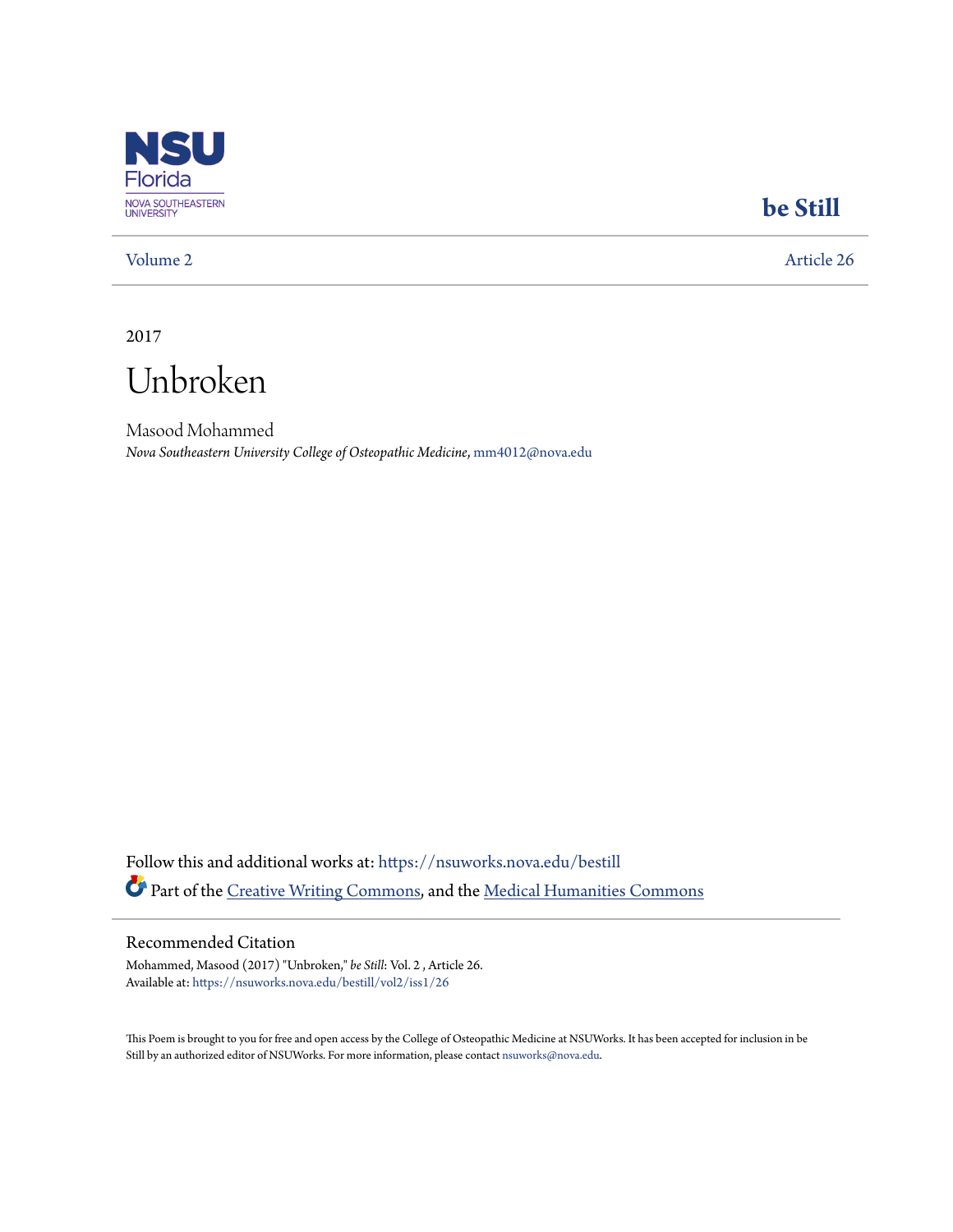**At 5 am the alarm clock rings His eyes peel open, he can't see a thing And he doesn't know what today will bring But his sleep is broken He gets to the hospital at half past five A coffee to help him revive Slowly he starts to come alive When suddenly a scream is heard A child is seen covered in red The nurses rush him to a bed His mother stares with no words said For her heart is broken The doctor races to the scene His composure calm and his senses keen**

## **UNBROKEN**